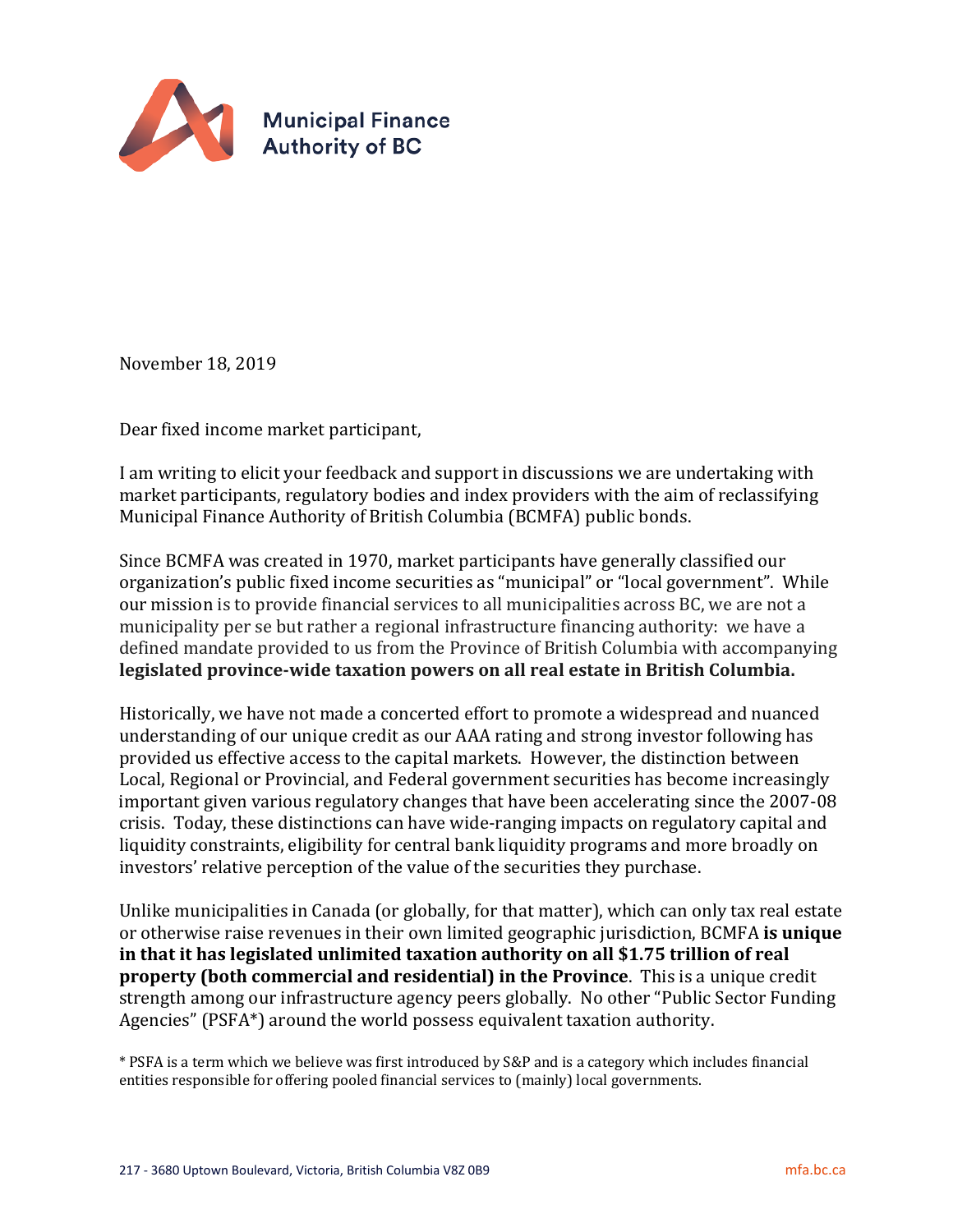

As BCMFA has worked to broaden distribution of our fixed income securities over the last few years, it has become clear that certain investors would benefit from a deeper understanding of our unique credit strengths. For example, we have found some international central banks, insurance companies and banks using their own internal risk and liquidity models (in some cases verified by their own regulator) appear to apply less restrictive capital and better liquidity characteristics to BCMFA bonds than many North American institutions.

We believe many Canadian fixed income market participants would benefit directly (or indirectly) from a renewed understanding of our credit story, which could support BCMFA's reclassification as a provincial (or regional government) issuer for the purposes of: 1) capital and liquidity treatment by financial institutions; 2) liquidity facilities managed by the Bank of Canada; and 3) fixed income index providers. In a world of decreased secondary market activity and shrinking AAA securities in which to invest, market participants and regulators should always be looking to for alternative securities to help enhance choice and contribute to a vibrant market.

In addition to our direct taxation power, BCMFA's profile as a regional infrastructure bank, more akin to a province than a local government, may be further supported by the following facts/features:<br>Provincial oversi

- **Provincial oversight:** The Province of BC is responsible for the financial sustainability of local governments in BC (BCMFA's customers). In addition, the Province oversees the [MFA Act,](http://www.bclaws.ca/EPLibraries/bclaws_new/document/ID/freeside/00_96325_01) which sets local government borrowing limits and provides for provincial oversight. For example, the Province reviews and approves loan authorization bylaws before BCMFA can lend to those clients.
- **Joint & several guarantee**: BCMFA's borrowers within a regional district are jointly and severally liable for each others' debts.
- **Capitalization & performance history**: BCMFA has set its own capital policy far above its legislated 1% Debt Reserve Fund and has never experienced a credit loss in its 50-year history.
- **Secondary market liquidity**: BCMFA bullet bonds are generally more liquid than many smaller provincial bullet bond programs - and typically far more liquid than the vast majority of bonds in the Canadian municipal sector.
- **Index classification of peers/similar entities**: The FTSE Russell Canada Provincial Bond Index currently includes over 50 issuers that have close ties to a Province, yet many of those issuers have weaker ties to their provincial government than BCMFA (and many of those bonds exhibit far less liquidity).